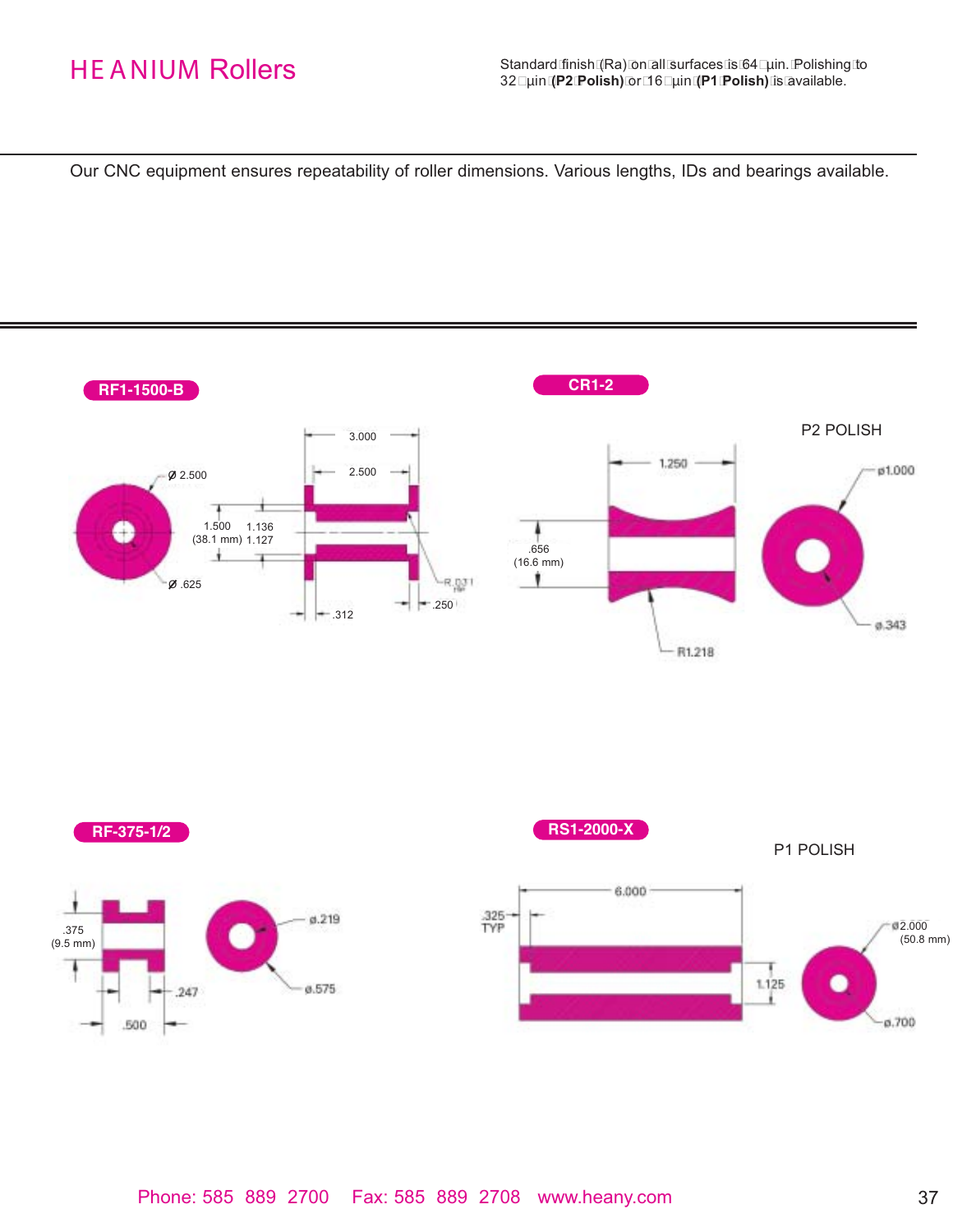## HE ANIUM Tubes, Radiused Tubes, and Half Tubes

Standard size capabilities for Tubes (T), Raduised ID Tubes (RT), and Half Tubes (HT) are listed below. Finished ground dimension to higher tolerances are also available.



Standard Sizes

| <b>TUBES</b>                      |      |                                  |                  |  |  |
|-----------------------------------|------|----------------------------------|------------------|--|--|
| <b>OUTSIDE</b><br><b>DIAMETER</b> |      | <b>INSIDE</b><br><b>DIAMETER</b> |                  |  |  |
| <b>INCHES</b>                     | MM.  | <b>INCHES</b>                    | MM.              |  |  |
| 0.125                             | 3.2  | 0.062                            | 1.6              |  |  |
| 0.250                             | 6.3  | 0.125                            | $\overline{3.2}$ |  |  |
| 0.218                             | 5.5  | 0.156                            | 3.9              |  |  |
| 0.312                             | 7.9  | 0.172                            | 4.3              |  |  |
| 0.312                             | 7.9  | 0.187                            | 4.7              |  |  |
| 0.343                             | 8.7  | 0.194                            | 4.9              |  |  |
| 0.375                             | 9.5  | 0.187                            | 4.7              |  |  |
| 0.375                             | 9.5  | 0.250                            | 6.3              |  |  |
| 0.406                             | 10.3 | 0.187                            | 4.7              |  |  |
| 0.500                             | 12.7 | 0.250                            | 6.3              |  |  |
| 0.500                             | 12.7 | 0.312                            | 7.9              |  |  |
| 0.625                             | 15.9 | 0.312                            | 7.9              |  |  |
| 0.625                             | 15.9 | 0.375                            | 9.5              |  |  |
| 0.750                             | 19.0 | 0.375                            | 9.5              |  |  |
| 0.750                             | 19.0 | 0.500                            | 12.7             |  |  |
| 1.000                             | 25.4 | 0.750                            | 19.0             |  |  |